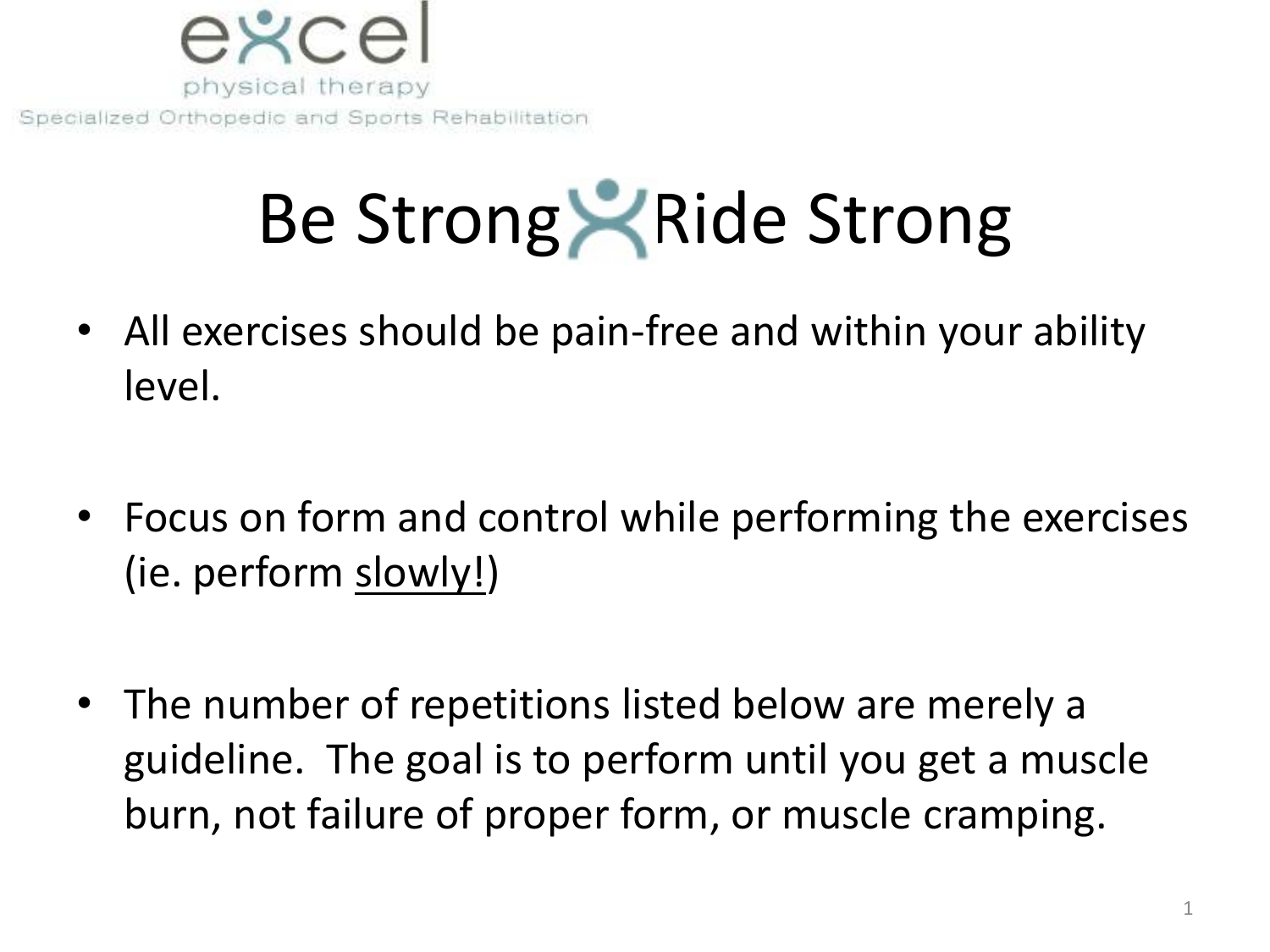# **Push-up Plus**





•Perform a standard push-up

- At the top of the "up" phase push through your arms to round your upper back (Picture B)
- •
- •Take care to keep your lower back straight (keep your buttocks down).
- •*Advanced*: Perform with hands on exercise ball

**Perform 3 x 10-15 repetitions Perform 3-4 times / week.** 2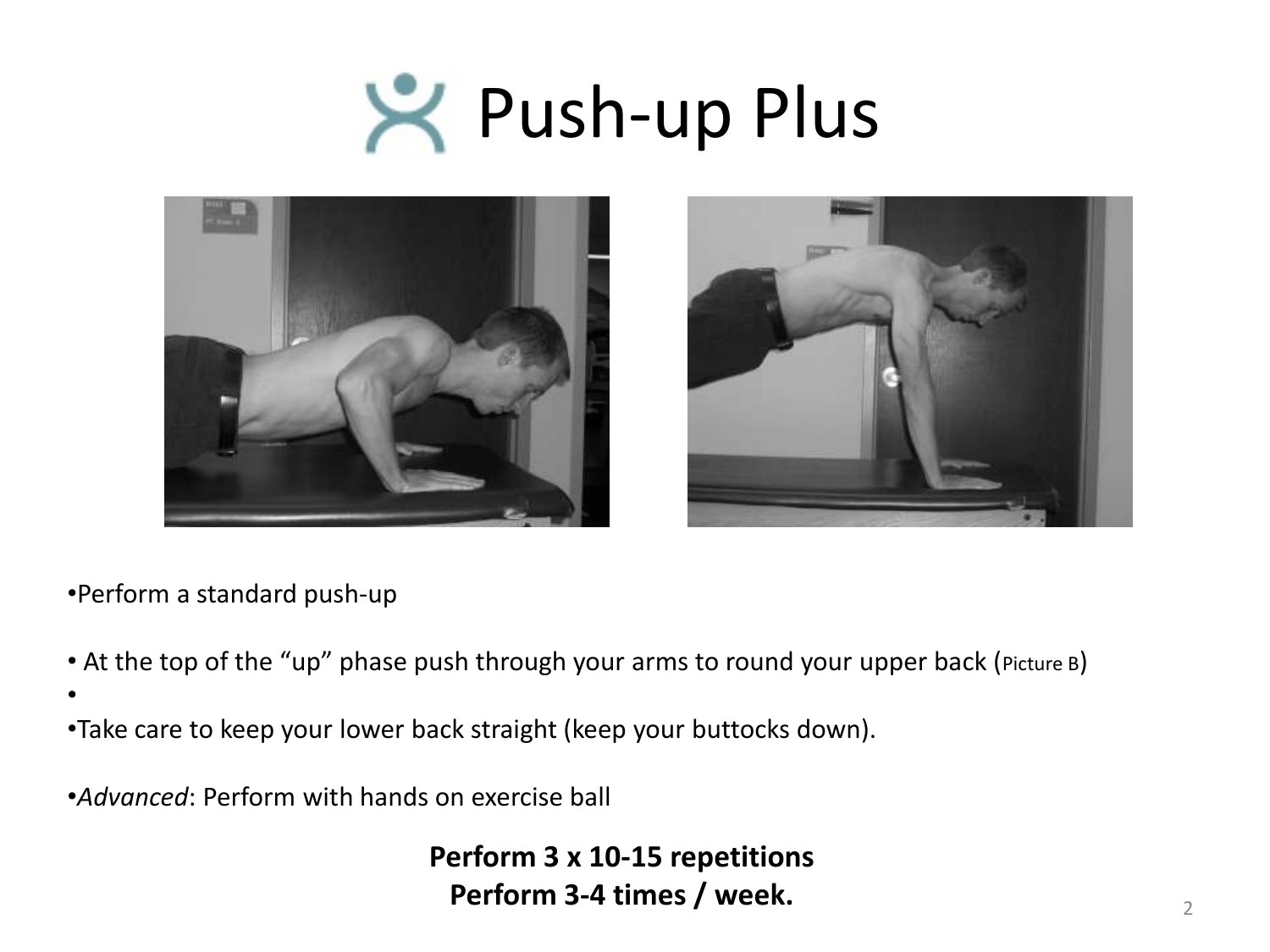### Sidelying ER  $\blacktriangleright$



•Lie on your side with a towel roll underneath your top arm.

•Hold your shoulder blade down and back throughout the entire exercise.

•Rotate your arm up and down slowly starting at your stomach and bringing your arm just past horizontal hold for 2 seconds then slowly return to starting position.

•*Advanced*: Perform while in a side plank position

**Use a 10 oz can for weight Perform 30-50 repetitions Perform 3-4 times / week.**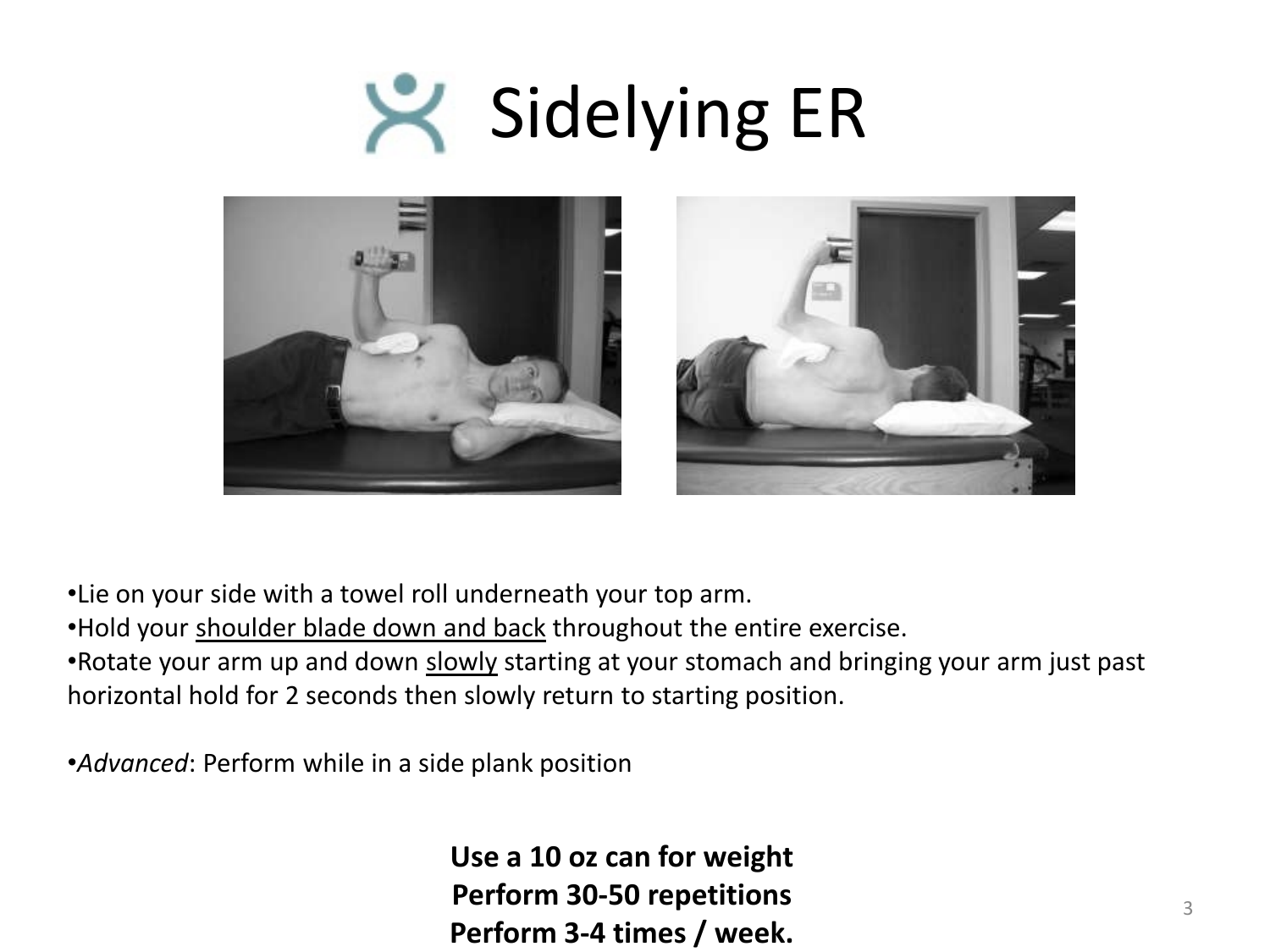### **K** Hamstring Series

**Position 1 Position 2** 



Lie on your back with your heels resting on ball. Dig your heels into the ball to contract your hamstrings. Roll the ball towards you by bending your knees, while maintaining good hip and knee control.

Advanced: Perform while maintaining a bridge.

**10-15 reps, 2-3 sets 3-4 times/week**



**Advanced**

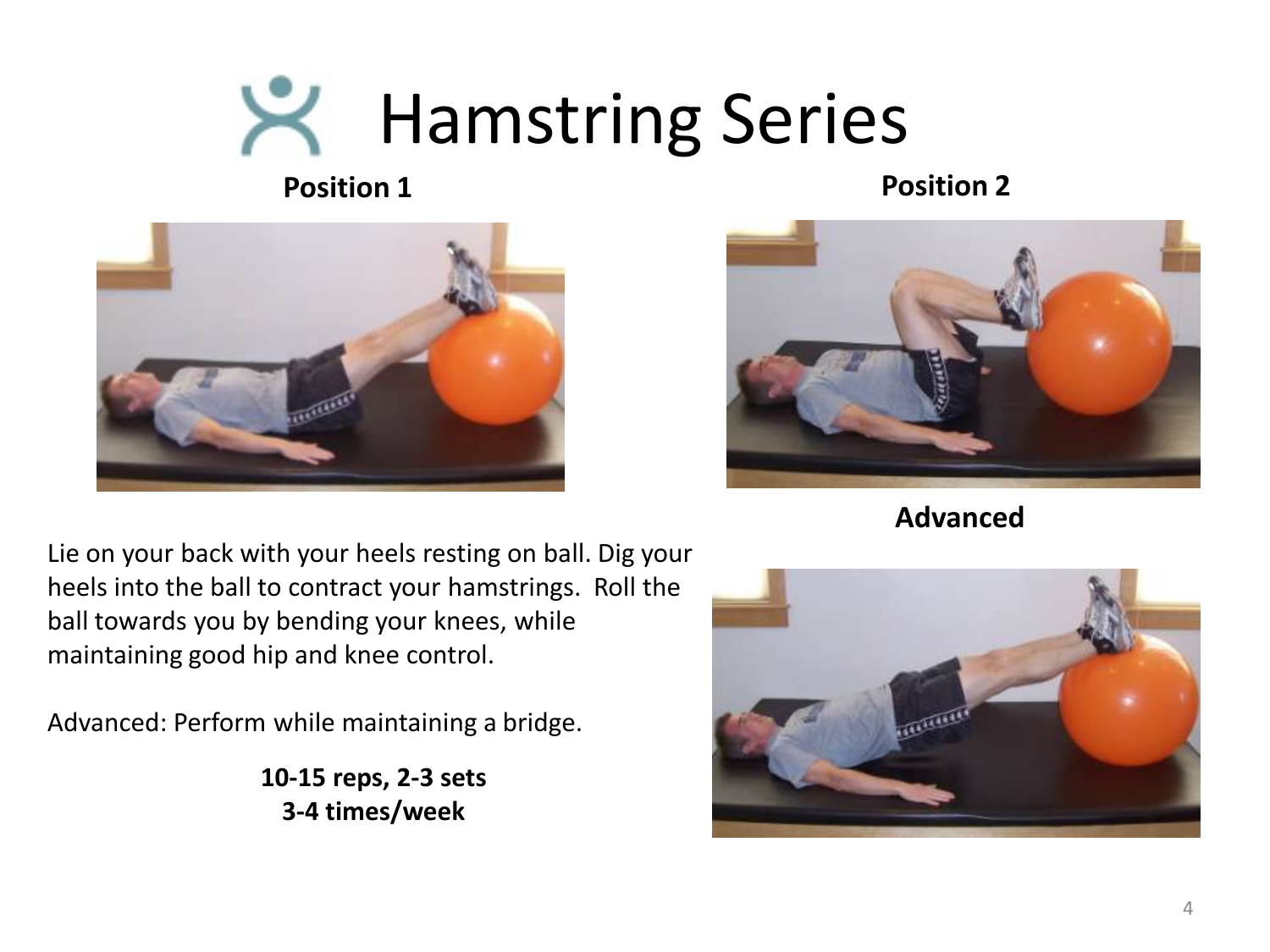# Sitting Side Stretch

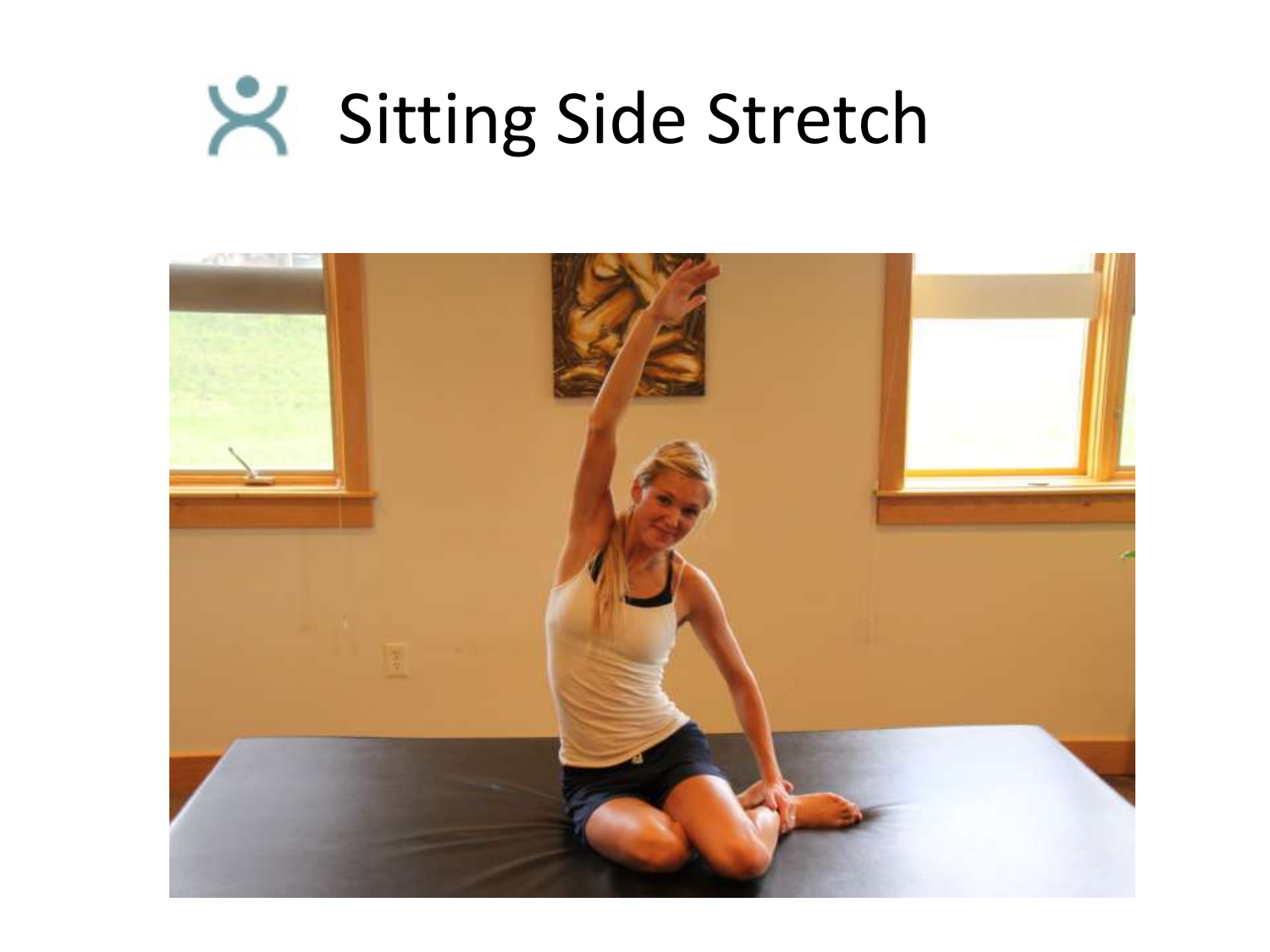### $\aleph$ Physioball Knee Tucks

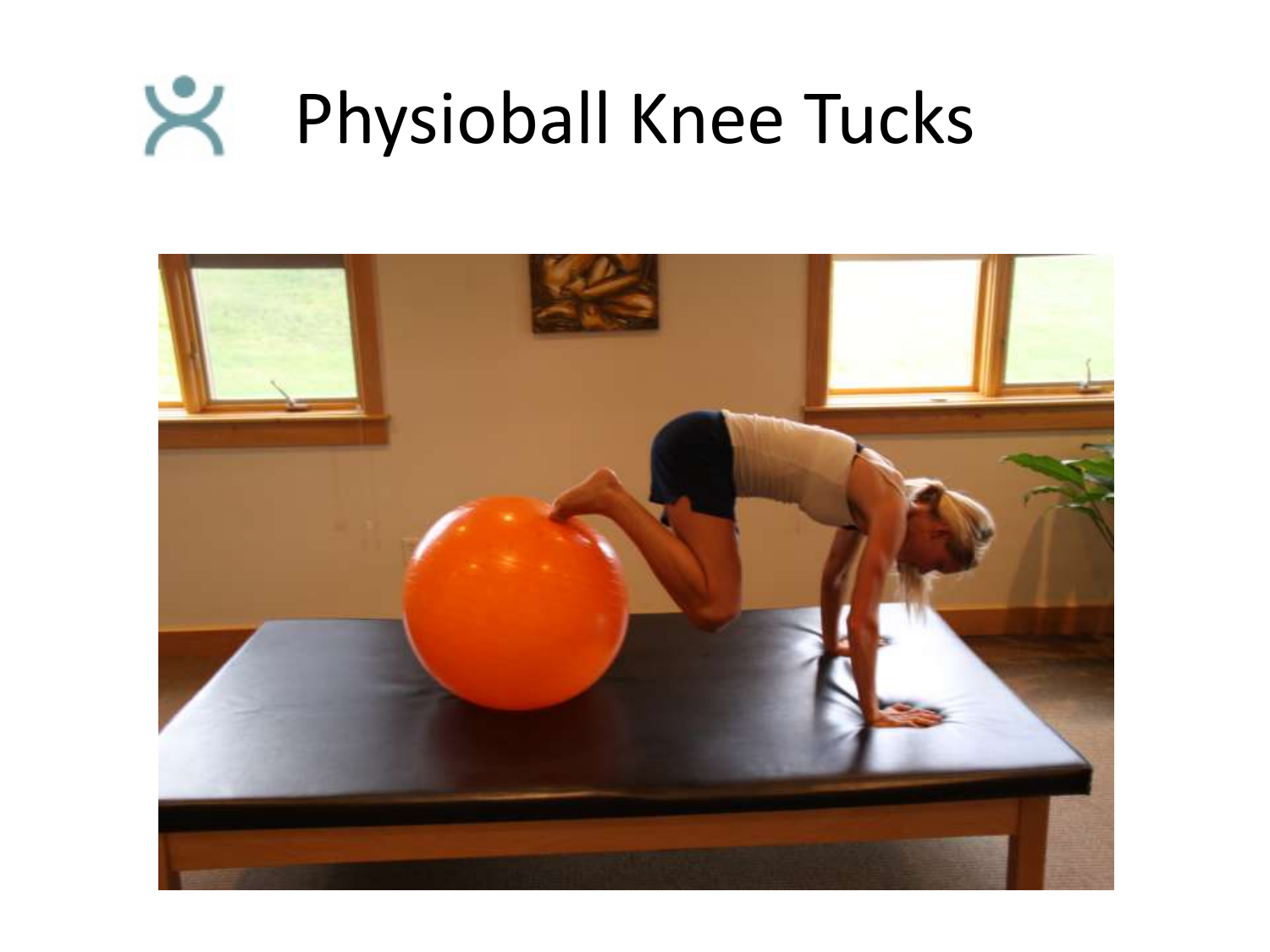

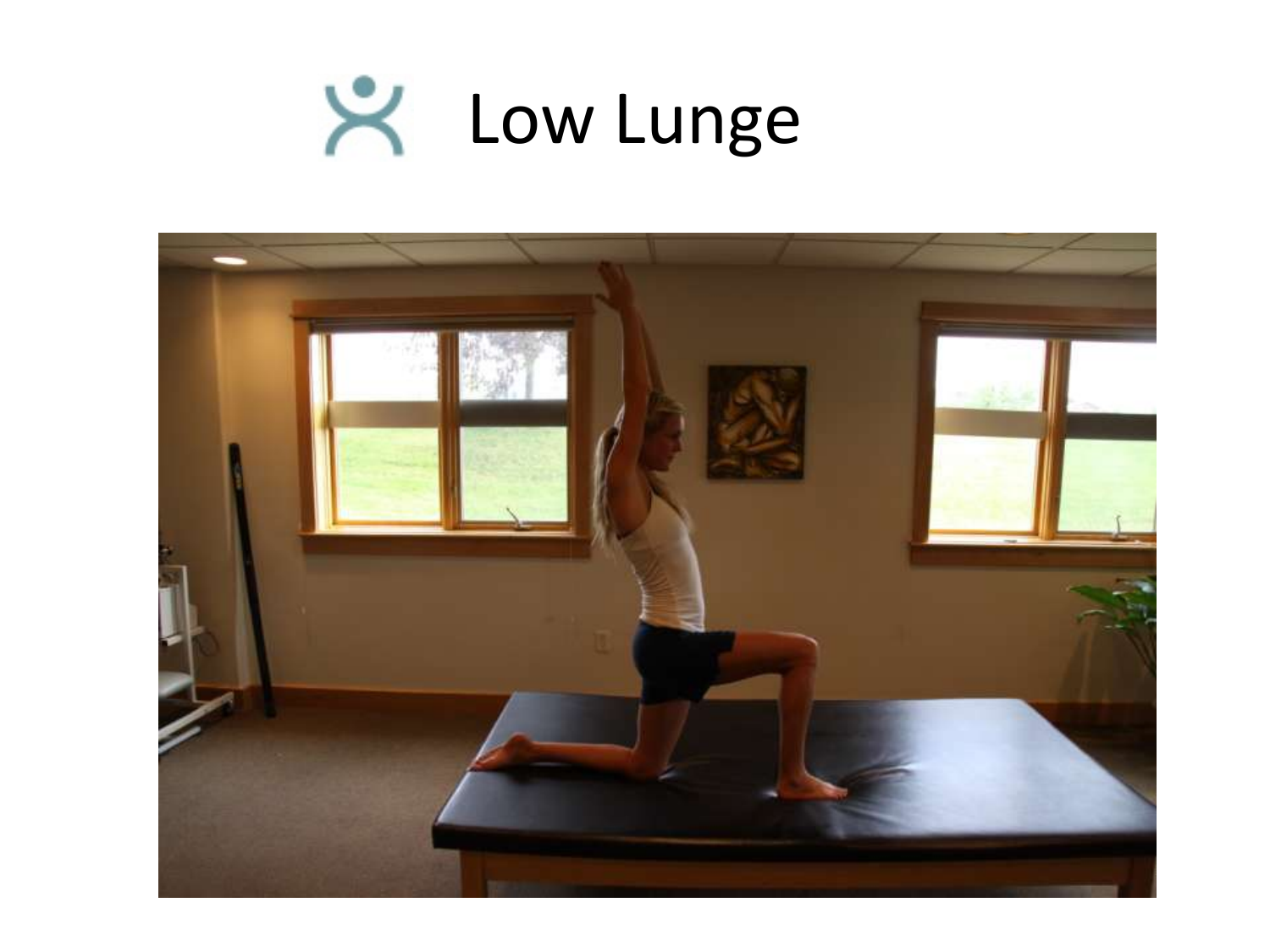### Lumbar Spine Rotation Stretch

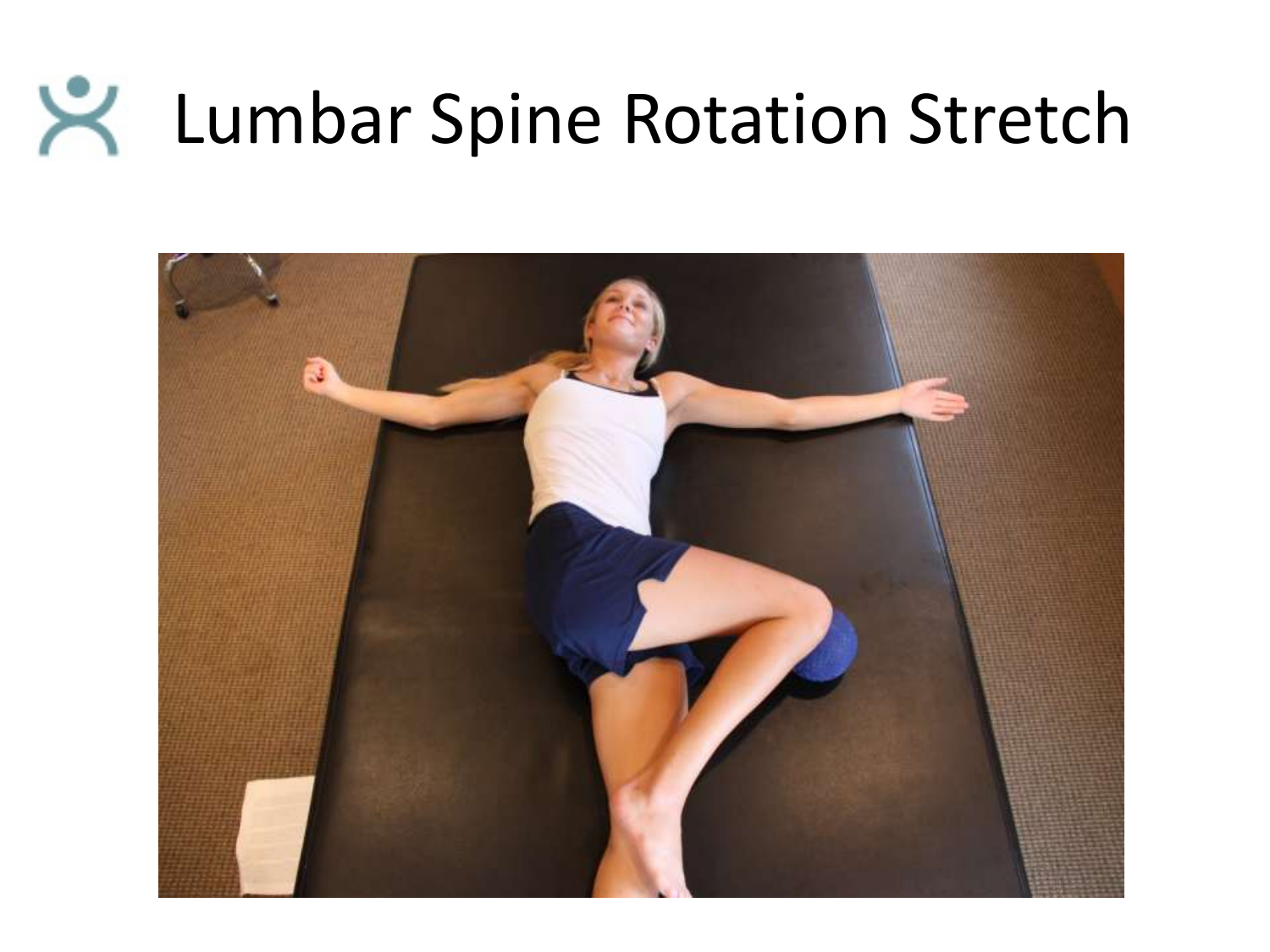

### Basic Advanced







•Stand against a wall with your feet hip width apart. •Slowly sit back into your hips as you sink down into a squat. •Do not allow the knees to push forward beyond the toes.

*Advanced (snowboard specific)*: perform while holding: 1.) toes up and 2.) heels up maintaining proper form

#### **30-60 second holds, 4-6 sets; 3-4 times/week**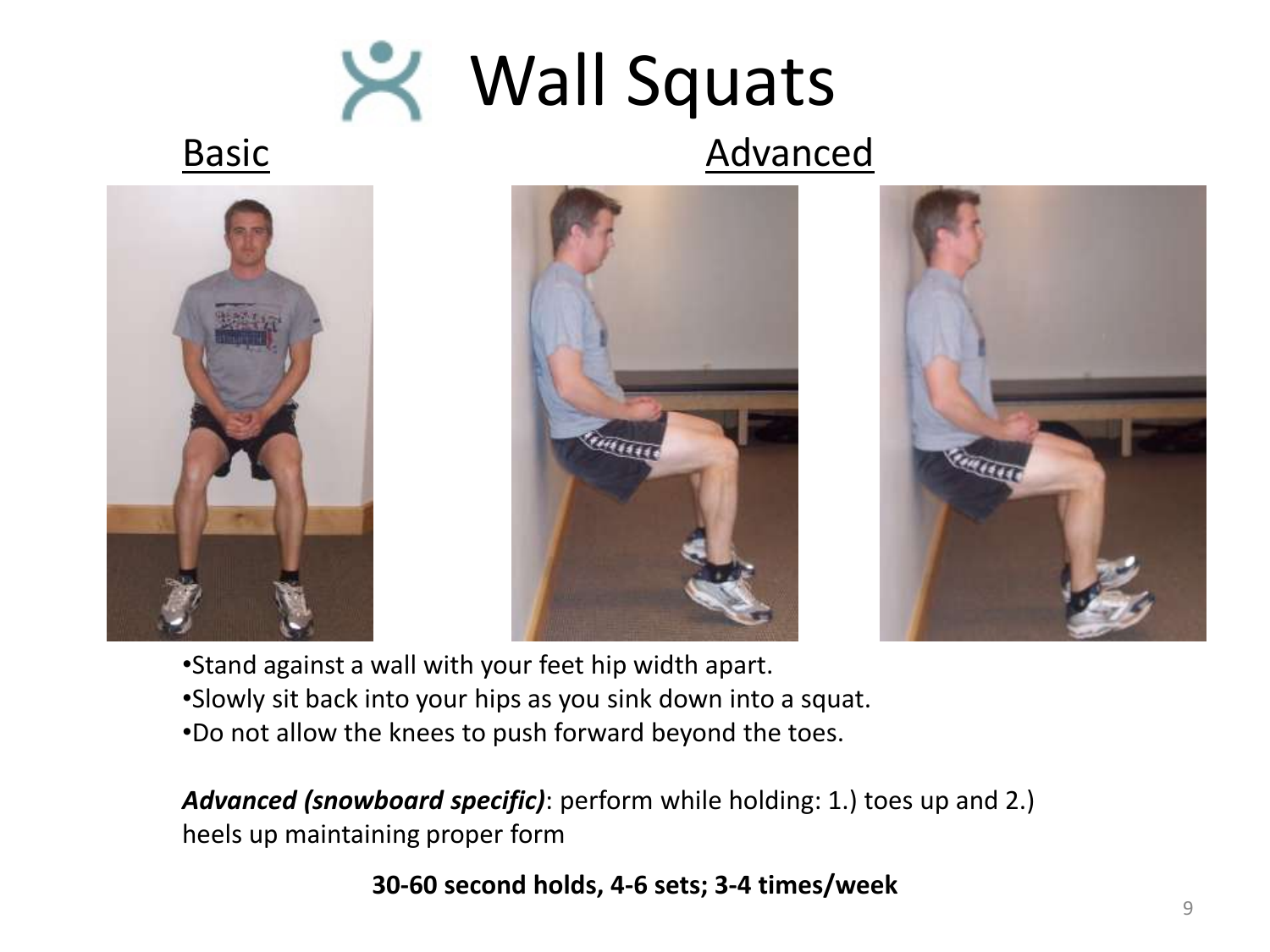### Star Balance Squats





•Stand on 1 leg and perform a single leg squat reaching forward (A) with your

- uninvolved leg keeping your foot just off of the ground.
- •Return and repeat this time reaching towards point B.
- •Continue as above reaching to each point.
- •FOCUS ON CONTROL AND PROPER FORM.

•*Alternative*: Reach for the points with your opposite hand.

#### **3-5** sets each leg; 3-4 times/week 10